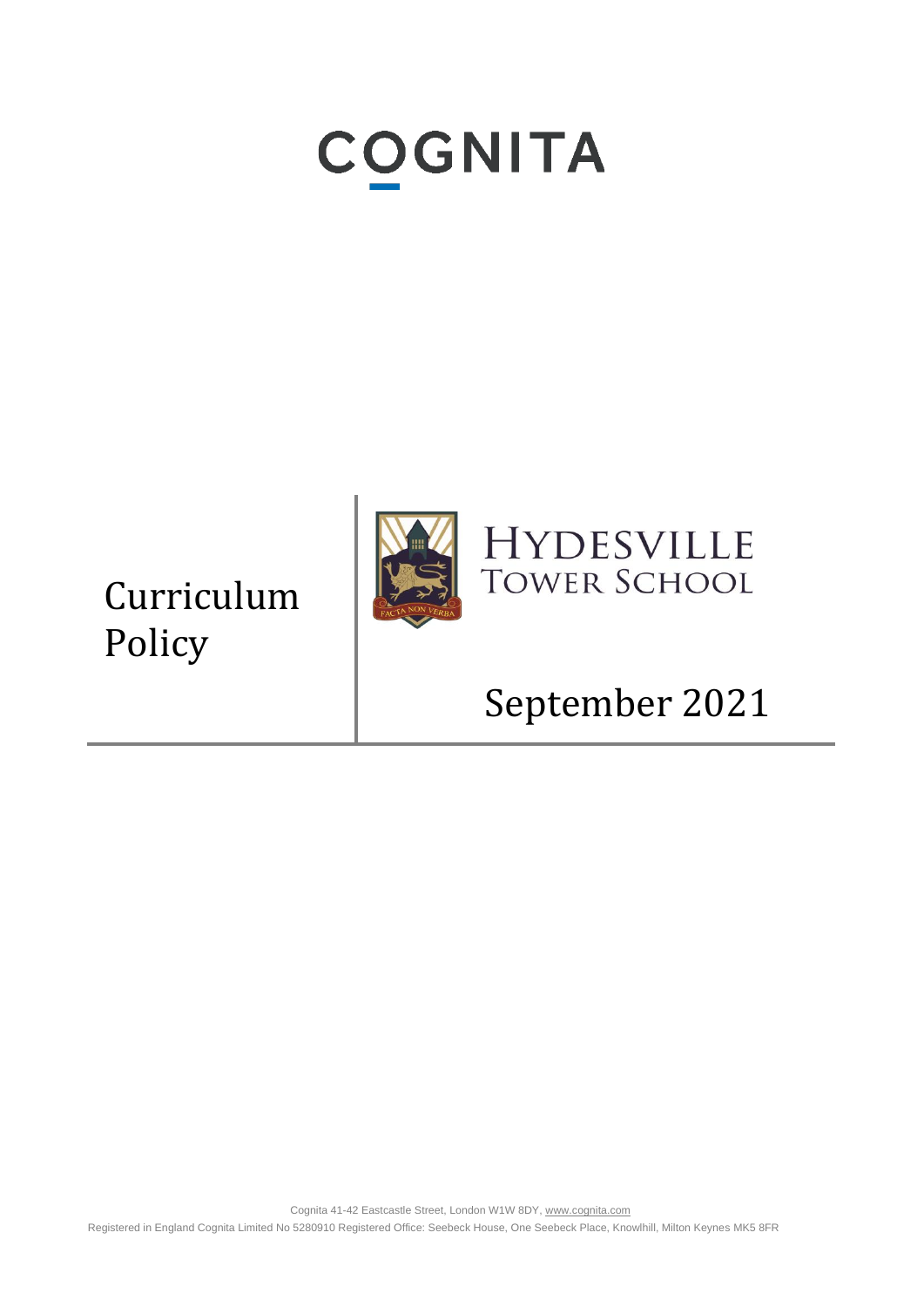#### **1 Introduction**

- 1.1 The purpose of this policy is to ensure that our curriculum supports our school ethos and fulfils our school aims, which are defined as:
	- To provide a first-rate independent education for boys and girls aged three to 16.
	- Giving every child the chance to develop their full potential in all areas;
	- Supporting them to become confident and caring individuals, who are proactive and independent;
	- Providing enriching opportunities, so they gain greater awareness of themselves, their community and the wider world.
- 1.2 This policy applies to all pupils, including those in the Early Years.
- 1.3 We see the curriculum as, 'The total learning experience for our pupils, which includes not only the taught lessons but also the routines, behaviours, events, activities and other opportunities that our pupils experience on a daily, weekly and yearly basis in order to ensure that all of them make the best progress possible and attain high standards'.
- 1.4 A well-structured and coherent curriculum is a fundamental element of the tripartite of education that underpins all successful schools and includes Teaching, Learning and Assessment as in the following model:



- 1.5 We aim to provide a curriculum to develop pupils who love learning. We understand that the curriculum, both within taught lessons and beyond them, and in everything we say and do, should create an environment where academic risk-taking, questioning and debating, challenging thinking and the freedom to learn from mistakes are all encouraged.
- 1.6 Our curriculum offers all pupils the opportunity to experience linguistic, mathematical, scientific, technological, human and social, physical, aesthetic and creative aspects of education. We intend that our curriculum should imbue in our pupils:
	- A passion for life-long learning;
	- A capacity for independent and critical thinking;
	- Self-awareness, self-regulation and resilience;
	- Self-confidence without arrogance; and
	- Genuine interests that extend beyond the confines of the classroom.
- 1.7 British values, which are; democracy, the rule of law, individual liberty and mutual respect and tolerance of those with different faiths and beliefs, are actively promoted in every aspect of school life.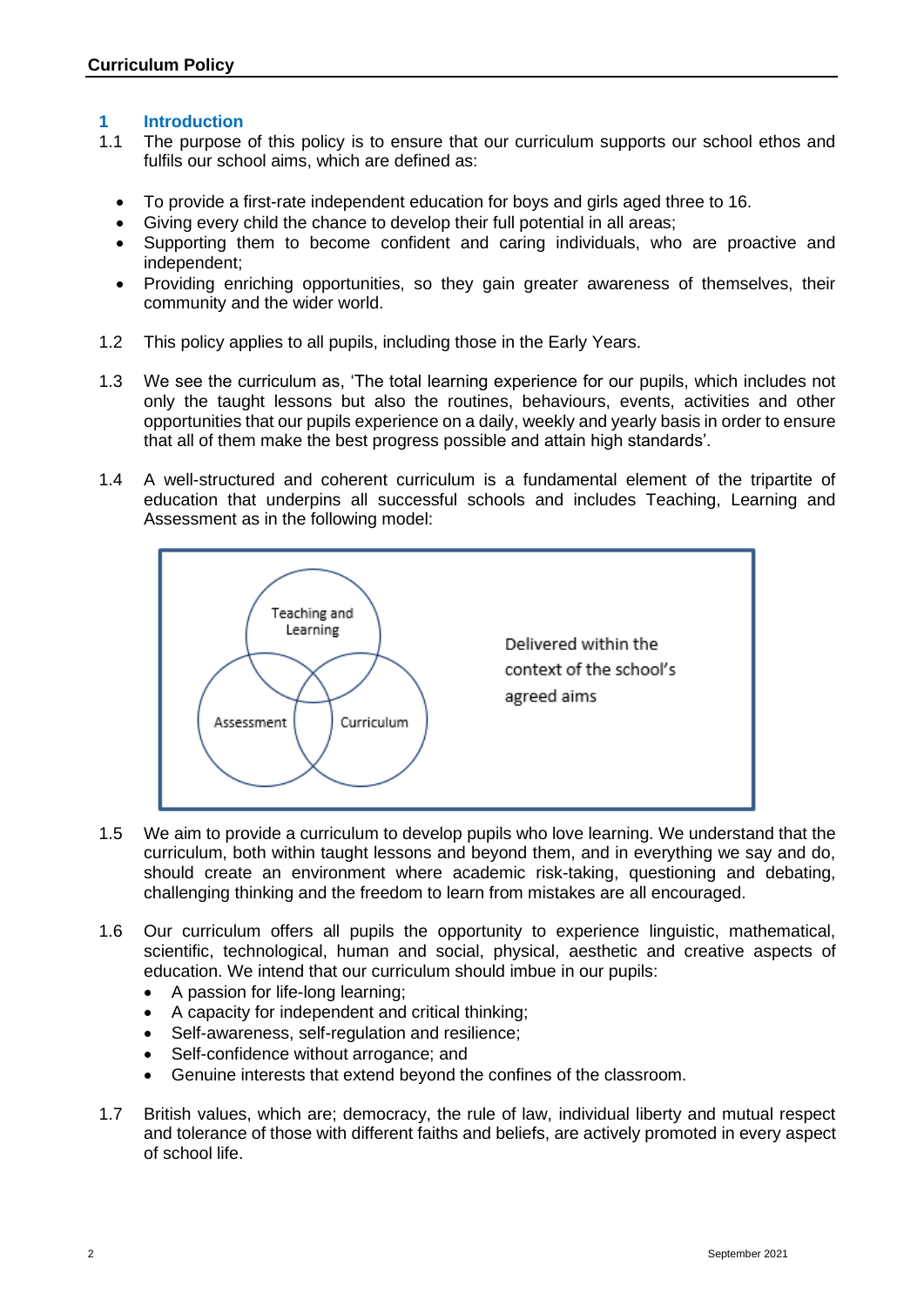1.8 Our curriculum is compliant with the following regulatory requirements as outlined in the Independent School Standards:

*The written policy, plans and schemes of work:–*

*(i) take into account the ages, aptitudes and needs of all pupils, including those pupils with an EHC plan; and* 

*(ii) do not undermine the fundamental British values of democracy, the rule of law, individual liberty, and mutual respect and tolerance of those with different faiths and beliefs.* 

*For the purposes of paragraph the matters are:*

*(a) full-time supervised education for pupils of compulsory school age (construed in accordance with section 8 of the Education Act (1996), which gives pupils experience in linguistic, mathematical, scientific, technological, human and social, physical and aesthetic and creative education;* 

*(b) that pupils acquire speaking, listening, literacy and numeracy skills;* 

*(c) personal, social, health and economic education which:*

*(i) reflects the school's aim and ethos; and* 

*(ii) encourages respect for other people, paying particular regard to the protected characteristics set out in the 2010 Act(a);*

*(d) for pupils receiving secondary education, access to accurate, up-to-date careers guidance that–*

*(i) is presented in an impartial manner;*

*(ii) enables them to make informed choices about a broad range of career options; and*

*(iii) helps to encourage them to fulfil their potential. The school has a separate careers guidance policy.*

- o *where the school has pupils below compulsory school age, a programme of activities which is appropriate to their educational needs in relation to personal, social, emotional and physical development and communication and language skills;*
- o *that all pupils have the opportunity to learn and make progress and*
- o *effective preparation of pupils for the opportunities, responsibilities and experiences of life in British society.*

#### **2 Taught Curriculum**

- 2.1 Our taught curriculum broadly follows and, at times, goes beyond the National Curriculum at KS1,2,3,4 and is formally assessed at the end of KS4 by GCSEs. The details of which exam boards are used at GCSE level by our different subjects can be found in the Senior School Curriculum – Revision Guide on our website. Our pupils also take GL summative assessments at the end of years 1-8 in English and Mathematics.
- 2.2 Pupils entering the school in years 7-9 take the Midyis or CAT4 baseline test in September in their year of entry; all pupils take the Yellis at the start of year 10. The outcomes of all tests are shared with pupils and parents as part of informed discussions about a pupil's potential. They are used to make sure that the curriculum offer is individualised to need.
- 2.3 Time awarded to each subject in each year group is visually explained in the curriculum model in appendix 1.
- 2.4 Details of how the taught curriculum is translated into subject Schemes of Work (SoW) and lesson plans can be found in the individual subject information section on our website.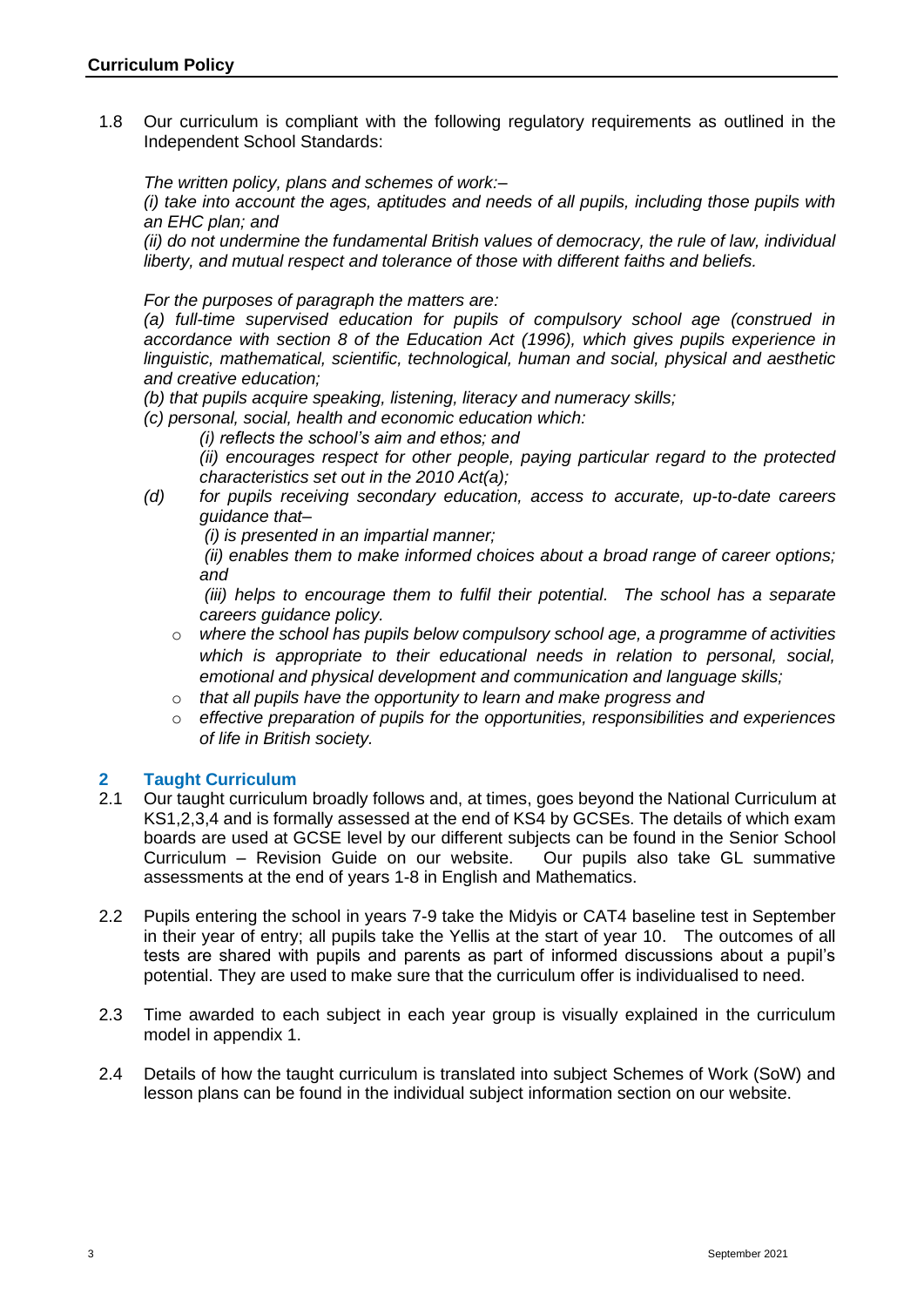2.5 Taken together, the taught curriculum will ensure that by the time they have completed their time with us, all pupils are able to demonstrate the knowledge, skills and understanding to enable them to move onto the next stage of their education at the highest level.

#### **3 Special Educational Needs and Disability - SEND**

- 3.1 Our curriculum is inclusive. For those pupils with special educational needs or specific learning difficulties, the school has a well-established Learning Support department, led by the SENDCO.
- 3.2 Further details of this provision can be found in our Special Educational Needs and Disability (SEND) Policy.

#### **4 SMSC**

- 4.1 Our policy follows the advice given by the DfE in the non-statutory guidance of November 2014 and meets the requirements of the Independent School Standards. Aspects of SMSC are infused within the day to day operation of our school; incorporated through the curriculum, both in content included in subject schemes of work and through other planned learning opportunities in the school. They are captured in our written aims and expressed in the ethos and behaviours of everyone. Our approach to SMSC ensures that principles are actively promoted which:
	- Enable pupils to develop their self-knowledge, self-esteem and self-confidence;
	- Enable pupils to distinguish right from wrong and to respect the civil and criminal law of England;
	- Encourage pupils to accept responsibility for their behaviour, show initiative and understand how they can contribute positively to the lives of those living and working in the locality in which the school is situated and to society more widely;
	- Enable pupils to acquire a broad general knowledge of and respect for public institutions and services in England;
	- Further tolerance and harmony between different cultural traditions by enabling pupils to acquire an appreciation of and respect for their own and other cultures;
	- Encourage respect for other people, paying particular regard to the protected characteristics set out in the 2010 Act; and
	- Encourage respect for democracy and support for participation in the democratic process, including respect for the basis on which the law is made and applied in England.
- 4.2 Discriminatory or extremist opinions or behaviours are challenged as a matter of routine.
- 4.3 In addition, our approach to SMSC ensures that all pupils will gain an:
	- Understanding of how citizens can influence decision-making through the democratic process;
	- Appreciation that living under the rule of law protects individual citizens and is essential for their well-being and safety;
	- Understanding that there is a separation of power between the executive and the judiciary, and that while some public bodies such as the police and the army can be held to account through Parliament, others, such as the courts, maintain independence;
	- Understanding that the freedom to hold other faiths and beliefs is protected in law;
	- Acceptance that people having different faiths or beliefs to oneself (or having none) should be accepted and tolerated, and should not be the cause of prejudicial or discriminatory behaviour; and
	- Understanding of the importance of identifying and combatting discrimination.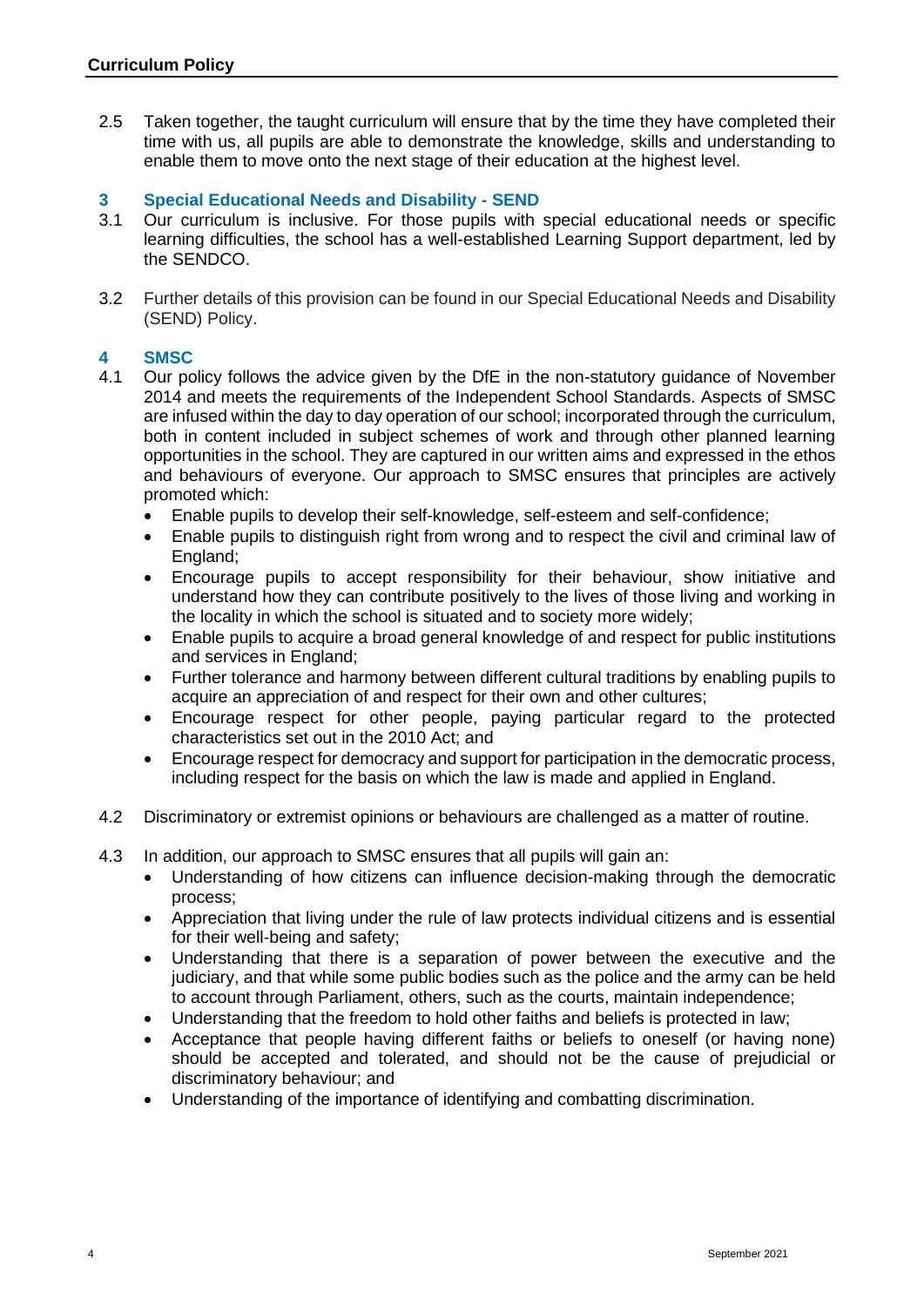#### **5 Religious Education and PSHEE**

- 5.1 Our school chooses to respond to the legal requirement in maintained schools to teach Religious Education and Sex and Relationships Education, and to non-statutory guidelines to cover other aspects of Personal, Social, Health and Economic Education (PSHEE). Our programme encourages respect for other people, with particular regard to the protected characteristics under the Equality Act 2010
- 5.2 Our PSHE course is delivered to all pupils through discrete PSHE lessons taught by their tutors, other teachers or visiting speakers. There is one lesson of taught PSHE a week for KS1 – KS3, and at KS4 PSHE is delivered through guest speakers, trips (such as Careers Fairs), Loudmouth workshop (exploring CSE), visit from sexual health nurses, enrichment sessions and through assemblies and whole school initiatives such as anti-bullying and road safety. There are also centrally organised sessions which supplement the delivery in forms or classes, dealing with issues such as bullying, alcohol, sexual relationships and drugs, as well as supporting careers and economic education.

#### **6 Co-curriculur**

- 6.1 A wide range of enrichment activities supplements the timetabled curriculum. Our pupils are encouraged to take part in an extensive range of art, drama, music, sport and other activities and clubs. Regular themed days and weeks are held. These may include Book Week, Maths Week, Science Week, Anti‐Bullying Week or Art Week.
- 6.2 Pupils are taken to places of interest on a regular basis. Visits, including residential opportunities, are organised annually, which help to develop independence, teamwork and responsibility in a different environment to that in school.

#### **7 Other Opportunities**

- 7.1 Our school aims to provide an education for life. Other aspects of our curriculum which enable our pupils to gain the skills, knowledge and experience to be successful adults include:
	- Careers Education;
	- Leadership Training;
	- School Council;
	- Community Service;
	- Duke of Edinburgh;
	- Expeditions and trips;
	- Fundraising Activities;
	- Various Societies and Activities; and
	- Sport.

#### **8 Responsibility**

- 8.1 The person with responsibility for the overview and yearly evaluation of this policy is Headmaster. However, all staff are responsible for ensuring this policy is implemented and acted on.
- 8.2 When evaluating the use and impact of this policy, our school leaders will evaluate the extent to which there is evidence of a curriculum which:
	- Fulfils the aims of the school;
	- Embeds aspiration, attributes and the expectation to achieve high standards and high rates of progress; and
	- Provides engagement and excitement for learning.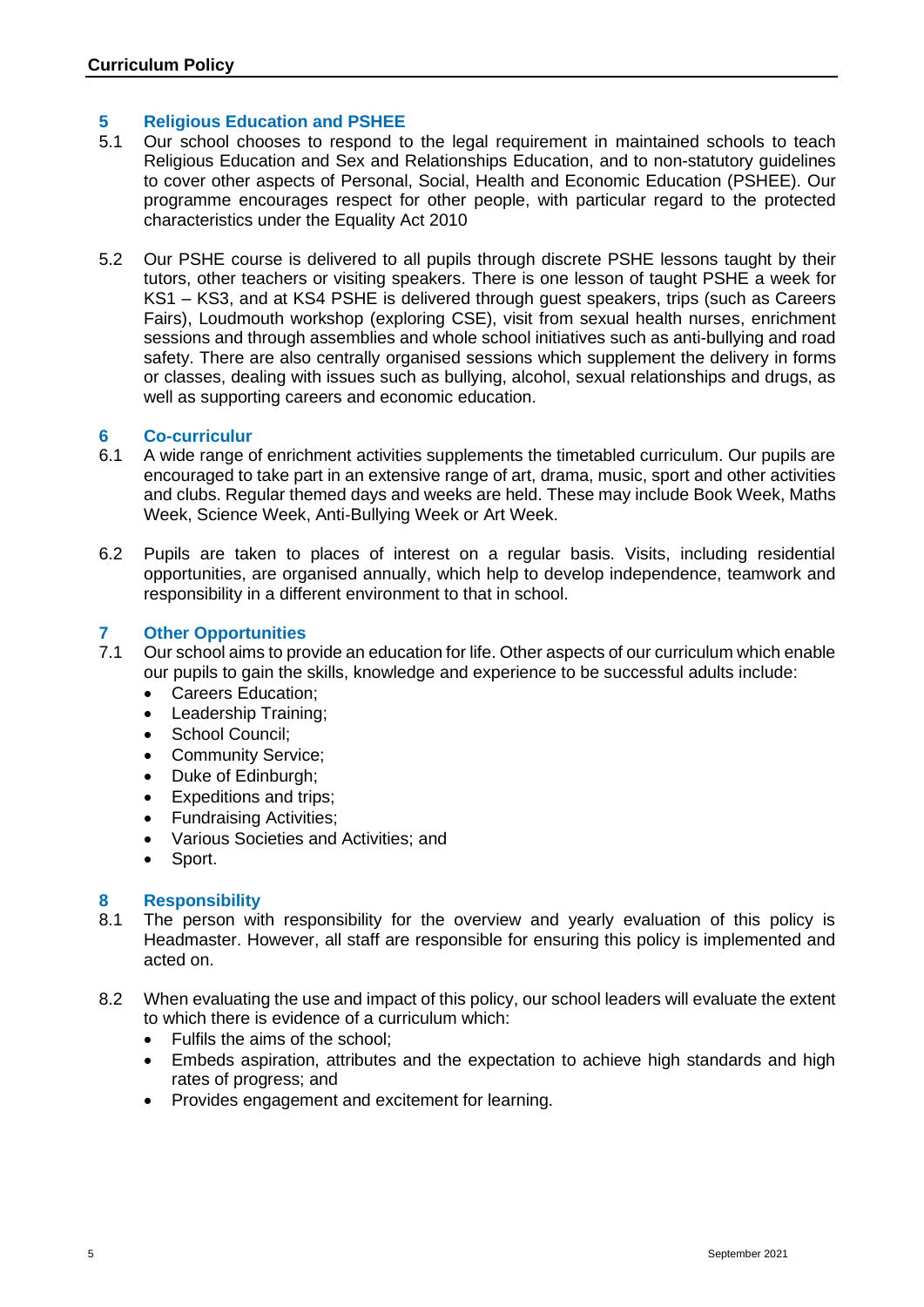#### Appendix 1

#### **Curriculum Organisation and Planning**

#### **Early Years Foundation Stage (Including Reception)**

There is an inter-disciplinary topic approach to curriculum planning which ensures coverage of the desirable aspects of the National Curriculum and *Early Learning Goals*. Learning through play as well as more structured activities are promoted. Assessment of children is ongoing using Outcomes Tracker and the Cognita EY Assessment Toolkit. Speech and Language development is tracked using the WellComm programme.

#### **Key Stage 1**

Children are taught in mixed ability year groups for the majority of subjects and mostly by the Form Teacher. Specialist staff provide lessons in Music, Physical Education, Drama and French. In Literacy, the school adopts the Collins Scheme of Work and units of work are planned collaboratively to ensure consistency, progression and coverage. In English and Maths we follow a scheme of work provided by the relevant coordinators. We supplement our core resources as appropriate to ensure depth and breadth of learning.

#### **Key Stage 2**

Delivery of the English, Mathematics and Science curriculum is taught in classes. Lessons are planned centrally by the Subject Co-ordinators. Classes are organised into mixed ability year groups although staff are deployed according to their individual strengths and specialisms. Games /P.E are usually taught in separate gender groups with the exception of swimming. Lessons in Drama, French, Music and Physical Education are taught by specialist staff where appropriate, aiming to introduce pupils gradually to the framework they will encounter in secondary school. Year Group teams continue to plan collaboratively, liaising with one another over content and delivery. Standards are monitored and evaluated and the progress of each pupil is tracked.

#### **Senior School**

Specialists teach their subjects and the curriculum continues to be broad and balanced, contributing effectively to the pupils' intellectual, physical, moral and social attainment and development.

#### **Key Stage 3**

At Key Stage 3, the curriculum makes reference to the National Curriculum Framework but is not bound by it. Groups throughout Key Stage 3 will be mixed ability. Subjects covered include English, Maths, Science, Art, Computing, French, Geography, History, Music, PE and Games, Religious Studies, PSHE and Enrichment.

#### **Key Stage 4**

In Key Stage 4, pupils follow a common core of English, Mathematics, and then options such as modern foreign languages, humanities and practical/aesthetic subjects, Games and PSHE. In addition, pupils choose from a range of subjects which must include Science (either separate sciences or Dual Award), a modern foreign language, humanities and practical/aesthetic subjects. Hydesville Tower School prides itself on the flexibility of choice we offer in Key Stage 4 where the needs of each pupil as an individual are of paramount importance.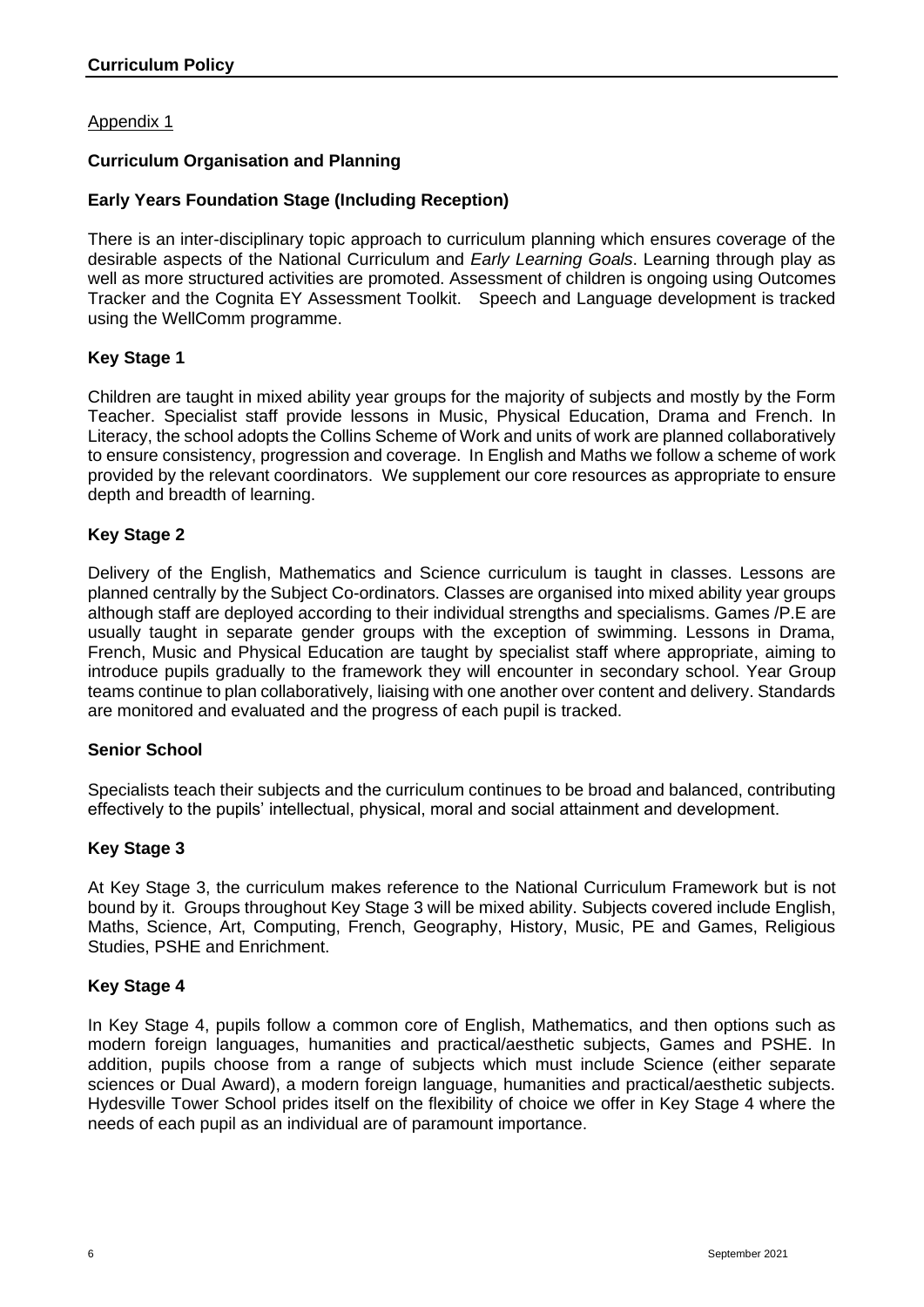We also stress the importance of quality rather than number of GCSE passes and as a result whilst the majority of pupils will study ten subjects, a number opt for a slight reduction in GCSE choices. There is a Study Skills option for pupils wishing to take a reduced GCSE timetable.

Heads of Department are responsible for monitoring the way their subject is taught throughout the school and they also have responsibility for monitoring the way in which resources are stored and managed. There is an annual department audit.